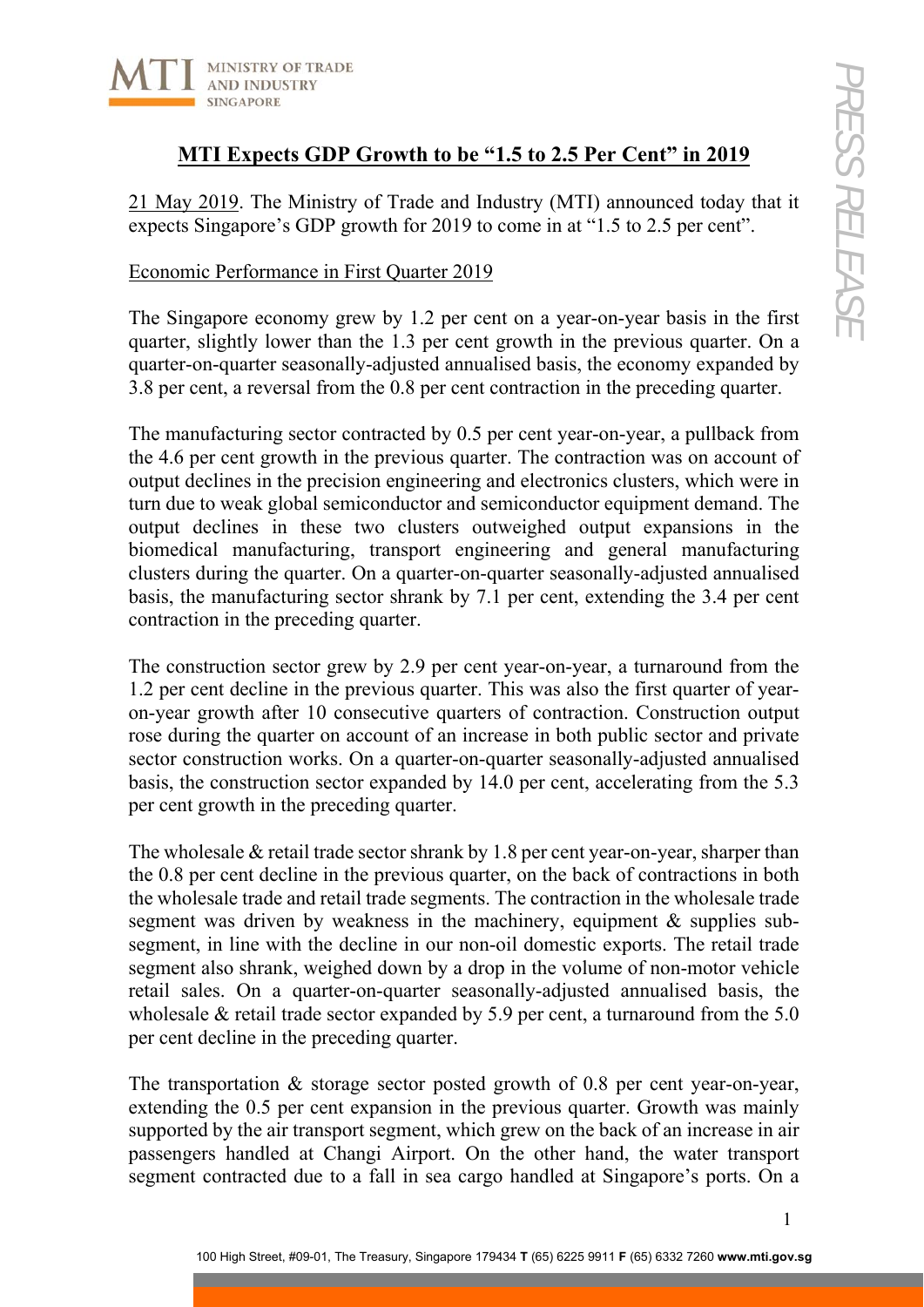

quarter-on-quarter seasonally-adjusted annualised basis, the transportation & storage sector shrank by 1.7 per cent, a reversal from the 0.4 per cent growth in the preceding quarter.

The accommodation & food services sector grew by 1.8 per cent year-on-year, moderating from the 3.5 per cent growth in the previous quarter. Growth was mainly supported by the accommodation segment, which expanded on the back of an increase in gross lettings at gazetted hotels. On the other hand, the performance of the food services segment was lacklustre, weighed down by a fall in the volume of sales at restaurants and food caterers. On a quarter-on-quarter seasonally-adjusted annualised basis, the accommodation & food services sector contracted by 6.1 per cent, reversing the 3.9 per cent expansion in the preceding quarter.

The information & communications sector expanded by 6.6 per cent year-on-year, faster than the 5.0 per cent growth in the previous quarter. Growth was driven by the IT & information services segment on account of firms' robust demand for IT and digital solutions. On a quarter-on-quarter seasonally-adjusted annualised basis, the sector's growth came in at 8.3 per cent, higher than the 7.2 per cent recorded in the preceding quarter.

The finance & insurance sector grew by 3.2 per cent year-on-year, extending the 3.7 per cent growth in the preceding quarter. Growth was largely driven by continued expansions in the "others"<sup>1</sup> and insurance segments. On a quarter-on-quarter seasonally-adjusted annualised basis, the sector expanded at a slower pace of 4.6 per cent compared to the 5.5 per cent growth in the previous quarter.

Growth in the business services sector eased to 2.3 per cent year-on-year, from 2.6 per cent in the previous quarter, and was mainly supported by the professional services and real estate segments. On a quarter-on-quarter seasonally-adjusted annualised basis, the sector expanded by 3.8 per cent, accelerating from the 1.8 per cent growth in the preceding quarter.

The "other services industries" grew at a faster pace of 2.2 per cent year-on-year compared to the 0.3 per cent growth in the previous quarter. Growth was primarily driven by an expansion in the education, health & social services segment on the back of a continued ramp-up of operations in healthcare facilities. On a quarter-onquarter seasonally-adjusted annualised basis, the "other services industries" posted growth of 13.1 per cent, a rebound from the 0.5 per cent contraction in the preceding quarter.

## Economic Outlook for 2019

At the last Economic Survey of Singapore published in February, MTI highlighted that growth in most of the key advanced and regional economies was expected to

 $\frac{1}{1}$ The "others" segment includes payment players and money-changing services.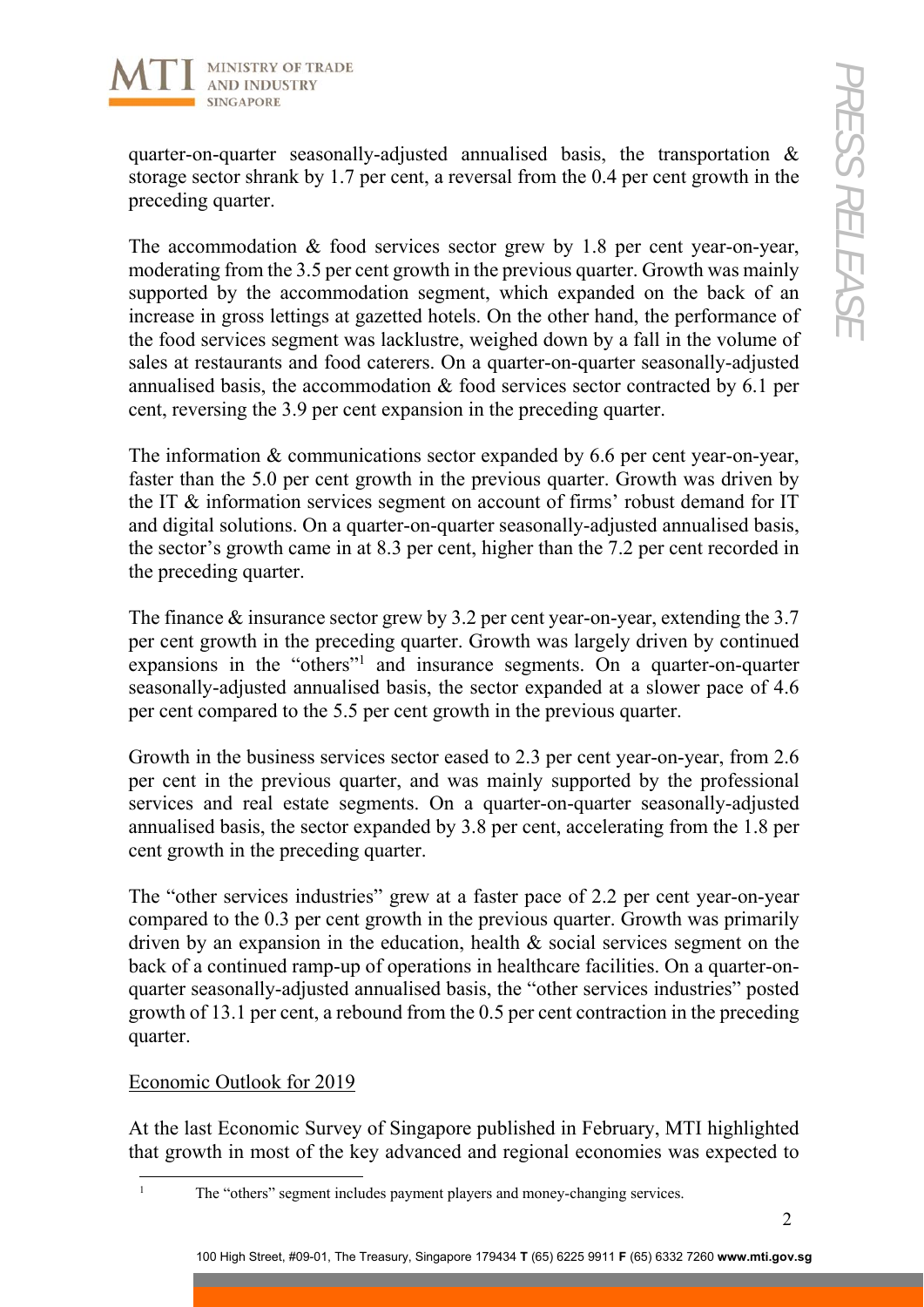

moderate in 2019 as compared to 2018. Since then, the global growth outlook for 2019 has weakened further. In particular, the IMF has revised downwards its global growth projection by 0.2 percentage-point (pp) to 3.3 per cent, with downgrades to the forecasts for some of Singapore's key final demand markets such as the US and Eurozone economies.

In the US, notwithstanding the strong GDP growth posted in the first quarter of 2019, growth for the full year is expected to moderate from 2018's growth by more than earlier anticipated. While private consumption is likely to continue to support GDP growth on the back of healthy labour market conditions, weaker export demand and reduced fiscal impetus are expected to weigh on growth. Similarly, the growth outlook for the Eurozone economy in 2019 has weakened since the start of the year. Growth momentum is expected to ease in tandem with the moderation in business and consumer confidence, which has in turn been dampened by weak external demand conditions and continued Brexit-related uncertainties. Nonetheless, domestic demand is likely to lend some support to the Eurozone economy on account of resilient labour market conditions and low borrowing costs.

In Asia, China's economy is expected to slow in 2019 as compared to 2018 on the back of a moderation in investment growth as well as weaker exports growth, with the latter weighed down in part by the effect of the US tariffs. However, policy stimulus measures implemented by the Chinese government are likely to provide some support to the economy. Meanwhile, growth of the key ASEAN economies of Malaysia, Thailand and Indonesia in 2019 is expected to remain unchanged or ease from the levels registered in 2018. In particular, private consumption is likely to remain resilient, even as merchandise exports are likely to slow.

At the same time, the global growth outlook remains clouded by uncertainties and downside risks. First, with the recent trade actions announced by the US and China, there is a risk of a further escalation of the trade conflicts between the US and its key trading partners, especially China. Should this happen and trigger a sharp fall in global business and consumer confidence, investments and consumption could decline, thereby adversely affecting global growth. Second, there remains the risk of slower-than-expected growth in the Chinese economy, which could be precipitated by the imposition of further tariffs by the US. If this occurs and leads to a sharp fall in import demand, the region's growth would be negatively affected. Third, the delay in Brexit until 31 October 2019 has prolonged economic uncertainty and could further weigh on consumer and business sentiments in the UK and EU. Furthermore, the possibility of a "no-deal" Brexit remains and could have a negative impact on global growth should it materialise.

Against this challenging external economic backdrop, key outward-oriented sectors in the Singapore economy are expected to slow this year. First, the manufacturing sector is likely to see a sharp slowdown in growth following two years of robust expansion. In particular, the electronics and precision engineering clusters, which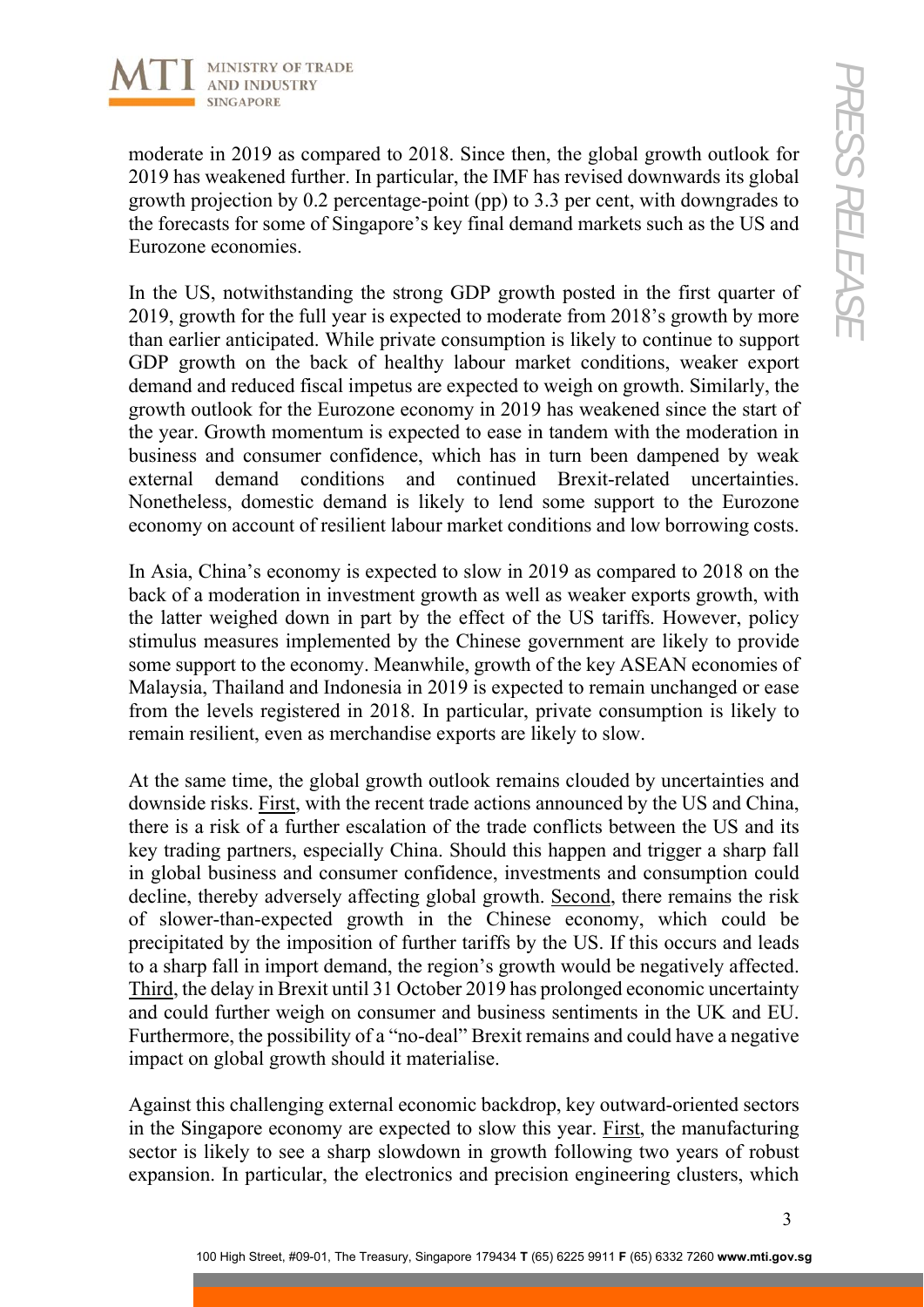

have already contracted for two consecutive quarters, are expected to face strong headwinds on account of a sharper-than-expected downturn in the global electronics cycle, as well as uncertainties arising from the ongoing trade conflicts. Second, growth in outward-oriented services sectors such as wholesale trade and transportation & storage is expected to ease in tandem with the moderation in growth in key advanced and regional economies.

Nonetheless, there remain pockets of strength in the Singapore economy. In particular, the growth of the information & communications sector is projected to remain healthy given firms' continued robust demand for IT and digital solutions. At the same time, the education, health & social services segment's growth is expected to be resilient, supported by the ongoing ramp-up of operations in healthcare facilities. Meanwhile, the construction sector is likely to see a sustained turnaround after three consecutive years of contraction, as the pickup in contracts awarded since the second half of 2017 is expected to continue to translate into construction activities for the rest of the year.

Taking into account the performance of the Singapore economy in the first quarter, as well as the weaker external demand outlook for Singapore, the GDP growth forecast for 2019 is narrowed downwards to **"1.5 to 2.5 per cent"**, from "1.5 to 3.5 per cent".

MINISTRY OF TRADE AND INDUSTRY 21 May 2019